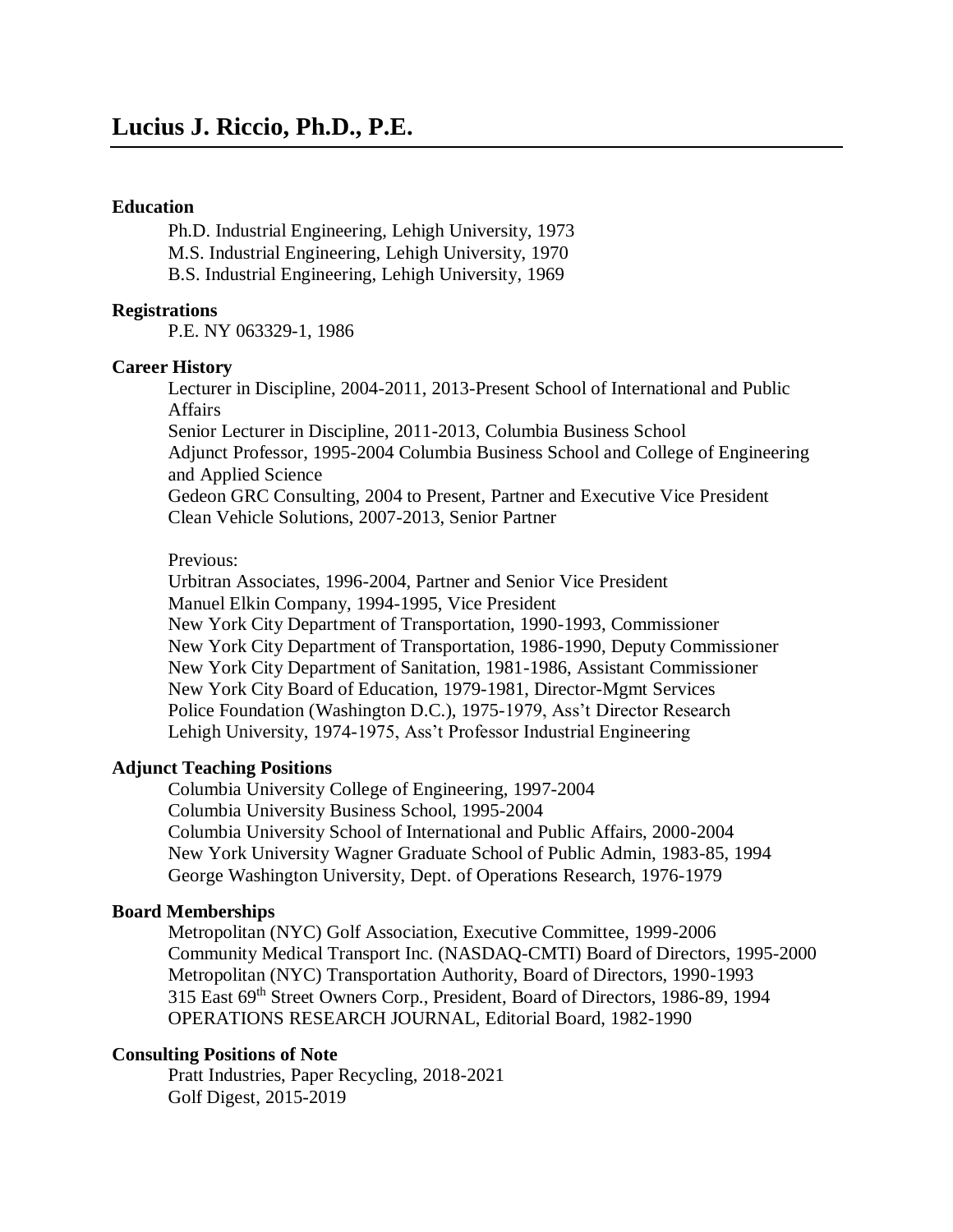Trillium USA Natural Gas Fueling System, Special Consultant, 1997-2012, 2015-2020 Douglas Elliman, Managing Director Special Projects, 1994-1995 Trump Organization, Special Consultant Golf Course Development, 1996 Handicap Research Team, United States Golf Association, 1979-Present President's Commission on Productivity, Law Enforcement Task Force, 1973 Supreme Court of the United States, Federal Judicial Center, 1974-1975 U.S. Department of Justice, LEAA, 1975 New York City Department of Investigation, 1975 New York City Police Department, 1974-1975 National Legal Aid and Defender Association, Washington D.C., 1978 New York City Urban Fellow, 1971-1972

#### **Awards**

Finalist in the Institute of Management Science's Edelman Prize, 1985 City Club's Earthling Award for Outstanding Public Service, 1991 March of Dimes Service to Humanity Award, 1992 ORSA (Now INFORMS) President's Award for Lifetime Achievement Elected to Alpha Pi Mu and Sigma Xi Honoraries Teacher of the Year, SIPA, Columbia University, 2006, 2017 Winner Inaugural PGA Tour Intelligence Prize

#### **List of Publications**

#### **Criminal Justice**

Opportunities for Improving Productivity in Police Services, with others, Report of Advisory Group on Productivity in Law Enforcement, The President's Commission on Productivity, Washington, D.C., 1973

"Simulation of New York City's Felony Adjudicatory System", Proceedings: Winter Simulation Conference, San Francisco, California, January, 1973.

"Measuring and Improving the Productivity and Police Patrol", with Gary B. Hirsch, Journal of Police Science and Administration, June 1974.

Direct Deterrence—An Analysis of the Effectiveness of Police Patrol and other Crime Prevention Technologies", Journal of Criminal Justice, Vol. 2, No.3, Fall 1974

Proceedings of the Criminal Justice Symposium Focusing on Police Productivity, Editor, Department of Industrial Engineering, Lehigh University, July 19, 1974

"Police Productivity—The Management Analyst's Viewpoint", Lehigh University, July 19, 1974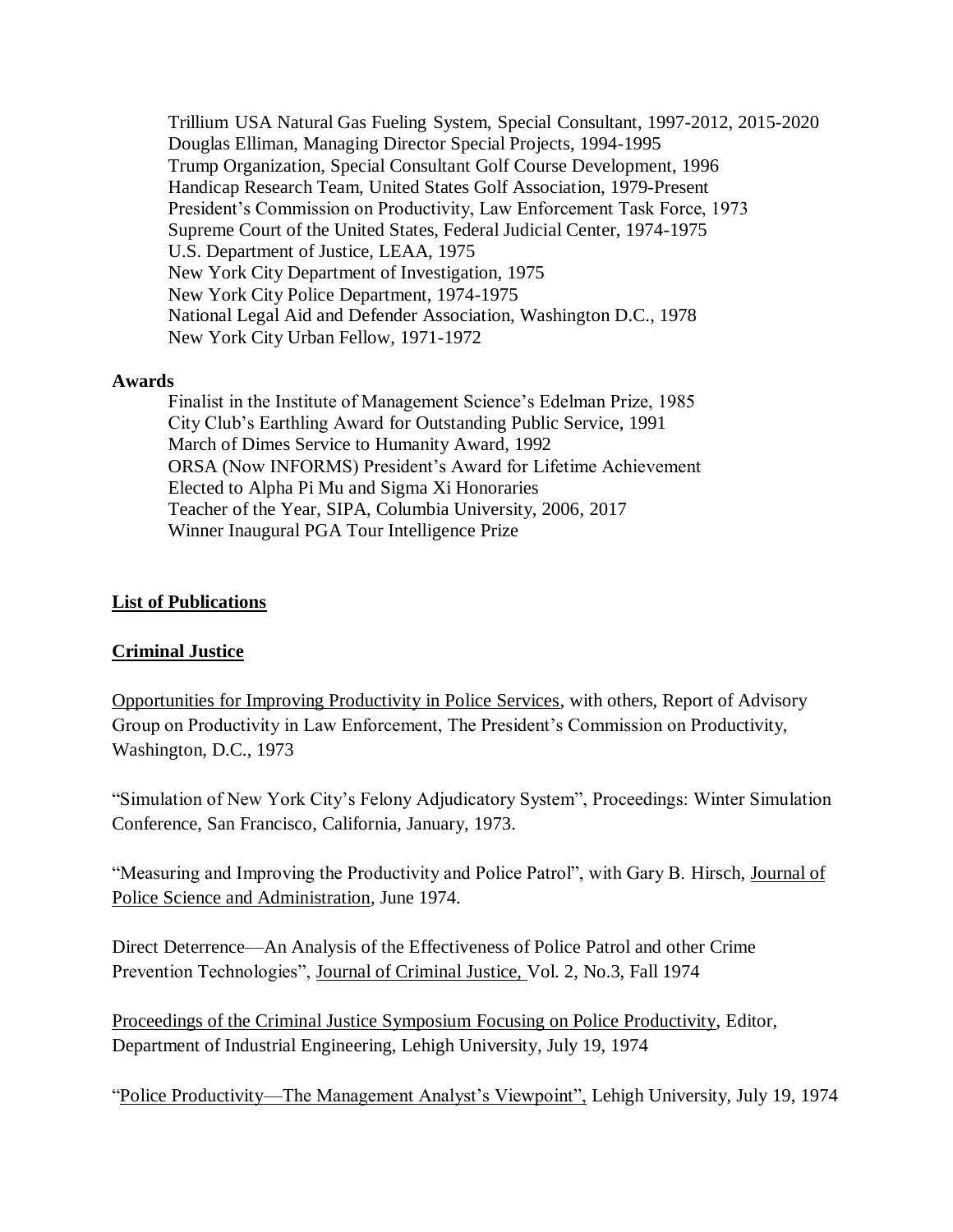"A Model for Court Resource Planning", The Justice System Journal, Vol. 1, No. 2, March 1975

"Optimal Integrated Offensive Patrol Strategy", Proceedings:1975 Carnaham Conference on Crime Countermeasures, University of Kentucky, Lexington, Kentucky, May 7-9, 1975

Evaluation of LEAA Grant No. 73-NI-99-0030-G, "Computer Simulation of Police Patrol and Dispatching Function", with Dr. Michael Maltz, 1975

"Simulation of Arrest Processing in the New York City Police Department", with William P. Mann, Proceedings, Summer Computer Simulation Conference, Washington, D.C., July 1976

"Productivity in the Public Sector: Its Measurement and Improvement", Proceedings, AIIE Systems Engineering Conference, Boston, Mass., December 1976

Evaluation of "Queens Central Booking", Division of Criminal Justice Services, New York State, Grant DCJS-1209, with William P. Mann, February, 1976

"Apprehension Productivity of Large United States Cities", with John Heaphy, Journal of Criminal Justice , Winter 1977

"Data as a Guide to Measuring Police Productivity", A chapter in The Future of Policing, Sage Publications, Beverly Hills, California, 1978

"Productivity of Detectives" A study of the Investigations Function of Police Juvenile Units", with Barry Glick, Journal of Police Science and Administration, June 1979

"Just How Good are Those Reported Crime Figures?", with John Eck, Newsletter of the Crime and Justice Special Interest Group, ORSA, Vol. 2, No. 1, April 1979

"Relationship Between Reported Crime Rates and Victimization Survey Results: An Empirical and Analytical Study", with John Eck, Journal of Criminal Justice, Vol. 7, No. 4, Winter 1979

Arrest Productivity: Studying the Factors Influencing the Apprehension of /Criminal Offenders, with Dr. Lee Sechrest and Barry Click, Police Foundation, Washington, DC, January, 1983

"Using Police Data to Estimate the Number of Burglars Operating in a Suburban County", with Robert Finkelstein, accepted for publication by Journal of Criminal Justice, 1984.

# **Sanitation**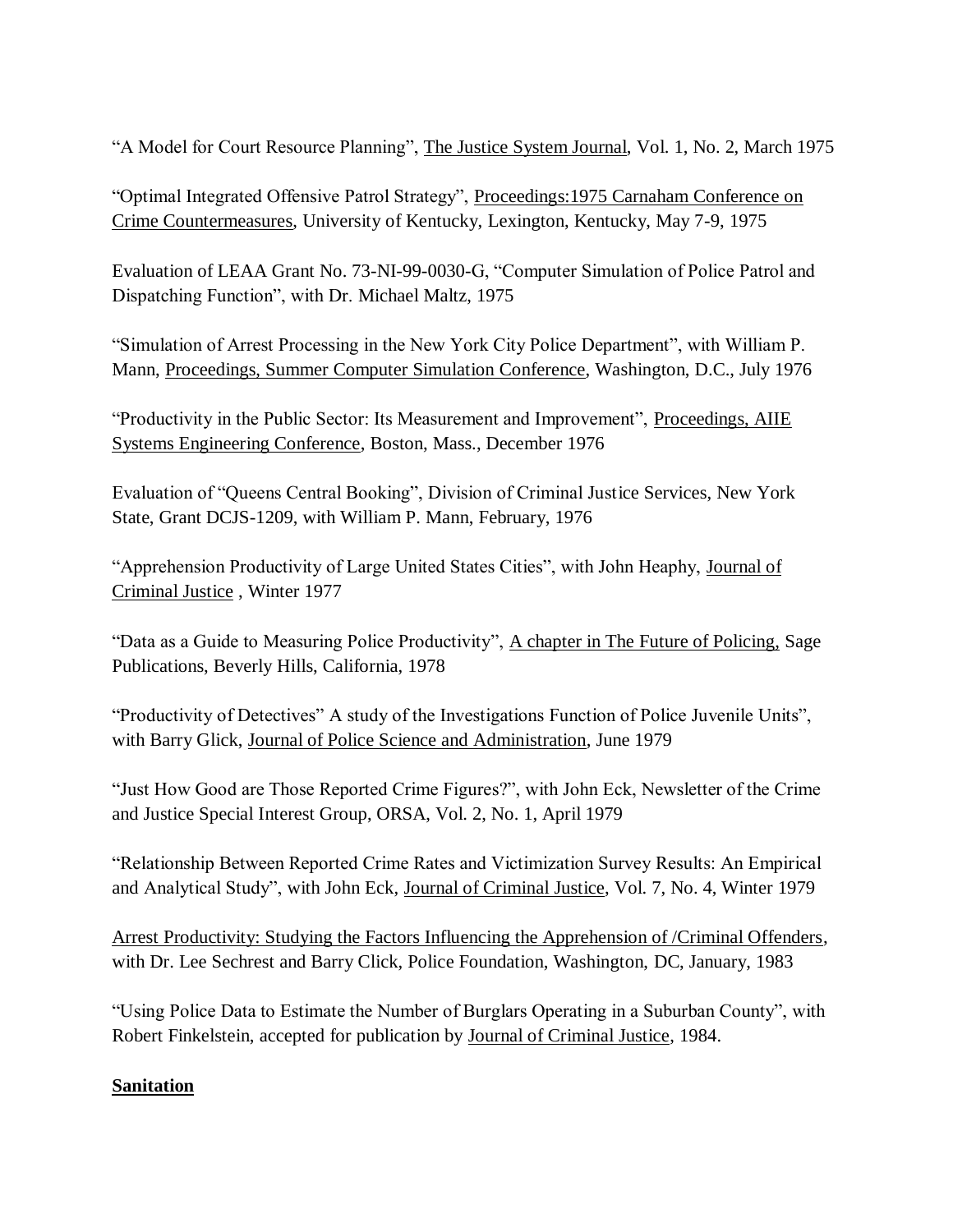"Management Science in New York's Department of Sanitation", Interfaces, March-April, 1984

"To the Litter of the Law: Cleaning New York City", Journal of Resource Management and Technology, University of Pennsylvania, October, 1985

"How Management Science Has Helped Make New York Streets Cleaner", with Joseph Miller and Ann Litke, Interfaces, January-February, 1986

"Making A Clean Sweep: Simulating the Effects of Illegally Parked Cars on New York City's Mechanical Street-Cleaning Efforts", with Ann Litke, Operations Research, Vol. 34, No. 5, September-October 1986, and included in Cases and Readings in Quantitative Analysis, Second Edition. Barry Render and Ralph Stair, Allyn and Bazon, 1989

"Sweeping Change at NYC Sanitation", Management Review, American Management Association, May 1987

"Polishing the Big Apple: Models of How Manpower Utilization Affects Street Cleanliness in New York City", with Joseph Miller and Gautam Bose, Waste Management and Research, No. 6, 1988

# **Housing**

Development of Methodology for Neighborhood Indicators, with Gary E. Whitehouse and James R. Brown Allentown Urban Observatory (HUD Grant), Allentown, PA,. January, 1976

# **Highways**

Street Smart: A Plan to Improve and Equalize the Smoothness of Conditions in New York City Streets, with others, NYC Dept. of Transportation, March 1988

"Why New York's Streets are so Mean", Op-ed New York Newsday, August 2, 1988

"S.O.S- Save our Streets: An Open Letter to the Civil Engineering Community, NYC Chapter of ASCE, MET Section News, January, 1989

Smooth Road Ahead:Making New York City's Arterial Highway System the Smoothest in the Country, with others, NYC Dept. of Transportation, 1988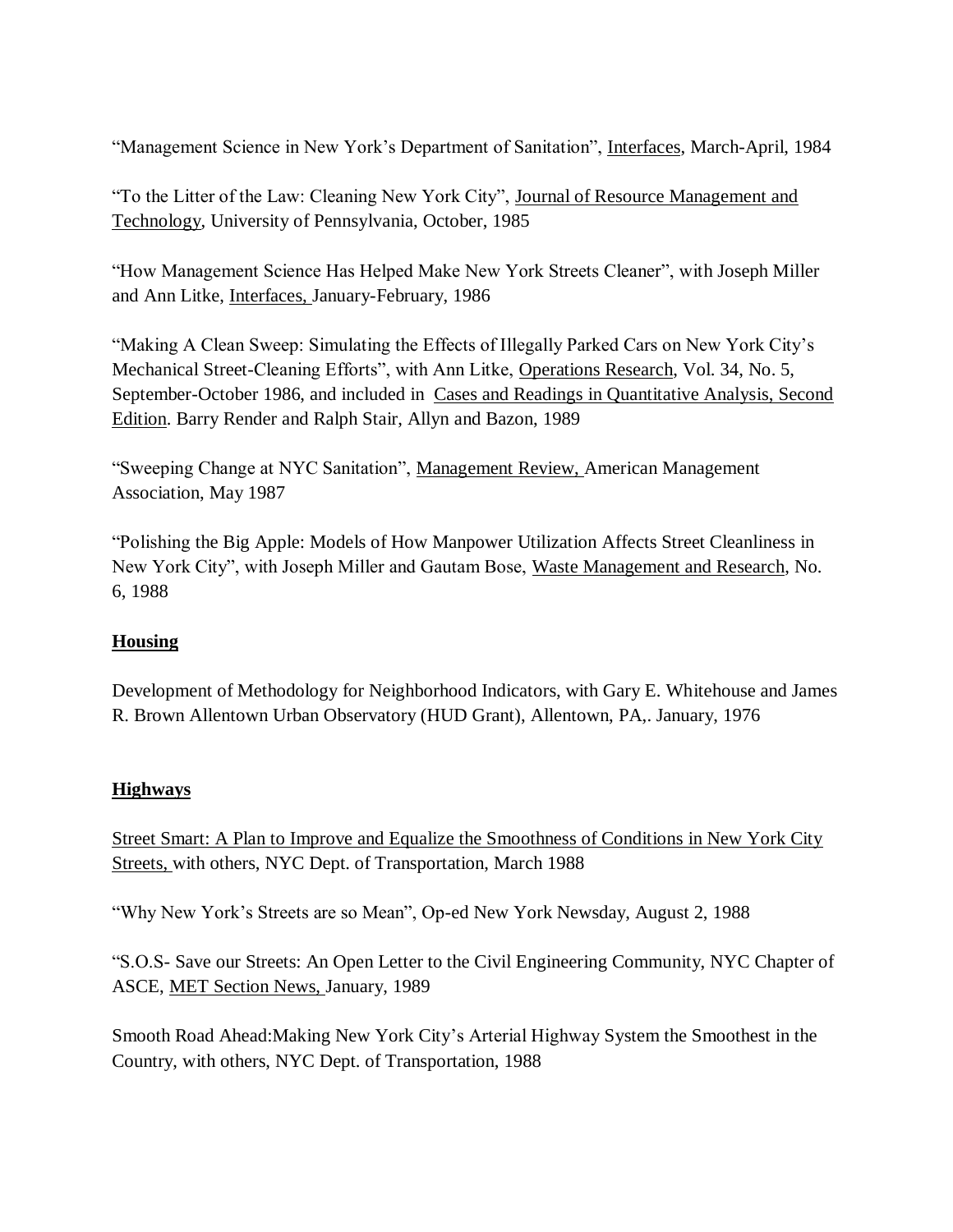Road with Cypress and Star: A Plan for Clean and Beautiful Highways in New York City, wit others, NYC Dept. of Transportation, 1988

### **Golf**

Handicap Report, Volume I, Issues and Findings, with others, United States Golf Association, Far Hills, New Jersey, January, 1981

"How Jack (Nicklaus) Did It" (won the US Open), Golf Magazine, June, 1981

"Greatest Golf Shot Ever", with Al Barkow, Golf Magazine, February, 1983

"The One Thing You Need to Work on Most", Golf Digest, April, 1987

"What's Wrong with Tom Watson", Golf Magazine, June 1987

"What's Your Fast Play Handicap?, Golf Digest, July 1987

"Statistical Analysis of the Average Golfer", Proceedings of the World Scientific Congress of Gold, A.J. Cochran and M.R. Farrally, St Andrews, Scotland, 1990

"The Ageing of a Great Play-Tom Watson's Play in the US Open", Science and Golf II, A.J. Cochran and M.R. Farrally, St. Andrews, Scotland, 1994

"What it Takes to Break 80", Golf the Scientific Way, Alastair Cochran, Editor, Aston Publishers, Hertfordshire, U.K., 1995

"Going for the Green", Breaking 90, Johnny Miller, Editor, Callaway Editions, New York, 2000

"Badge of Honor", Senior Golfer Magazine, February, 1999

"Charting your Goals", Golf Digest, February, 2001

# **OP Eds**

"Here's How to Reduce Trips and Falls", Daily News, July 25, 2002

"Make no Small Plans", New York Times, June 23, 2002

"Throwing First Pitch for 10 New Subways", Daily News, April 1, 2002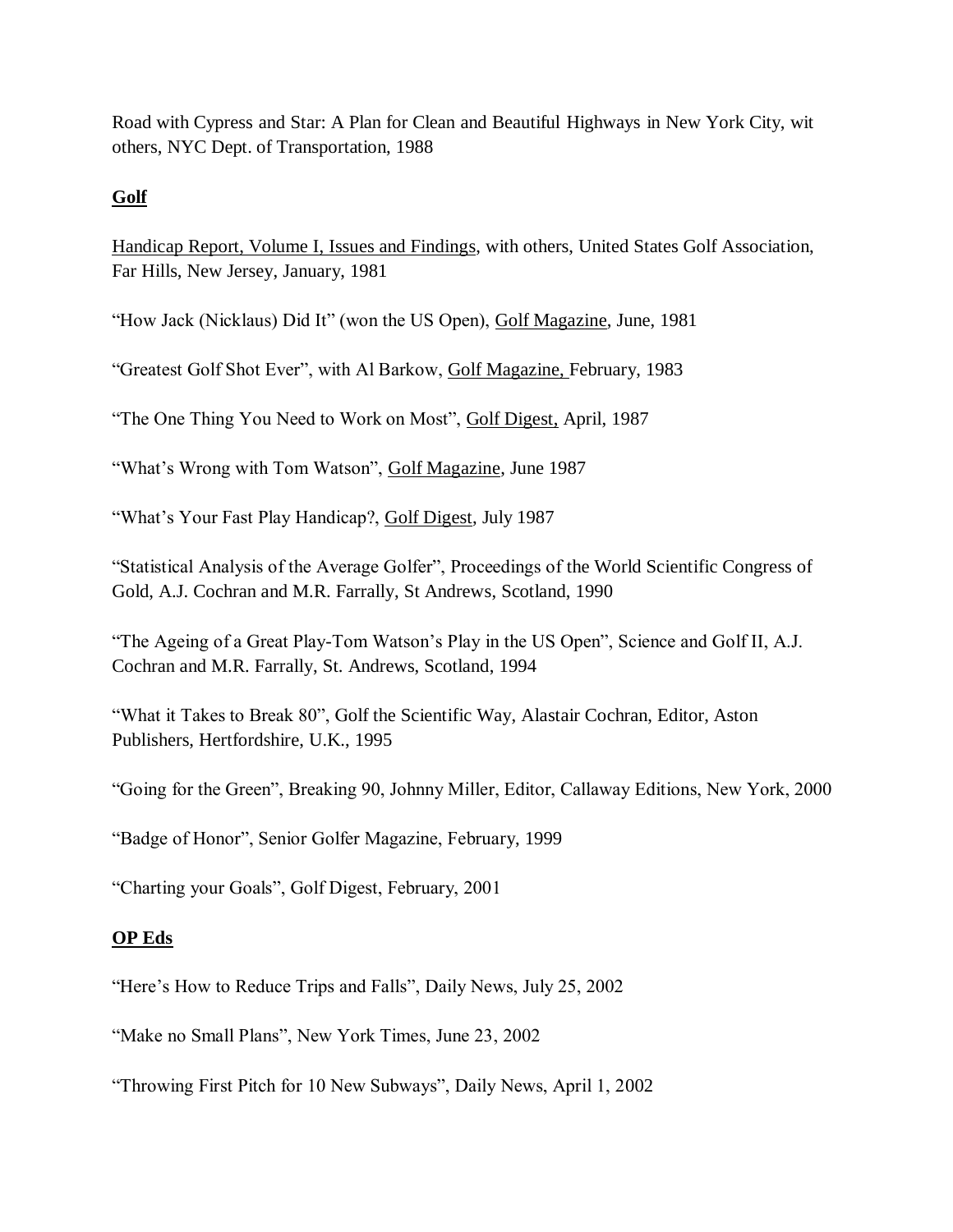"No More Money for Terrorism", Natural Gas Fuels Magazine, January 2002

"Cheap Oil Helps Fuel Terrorism", Daily News, October 18, 2001

"Missing In Action: Yellow Cabs", Daily News, September 18, 2000

"Radical Steps to "End Gridlock", Daily News, August 26, 1999

"Get Creative-Solutions to Jam City", Daily News, June 28, 1998

"Breaking Barriers in Transit Thinking", Daily News, December 30, 1997

"Get Police Off the Traffic Beat", New York Times, December, 3 1995

"Dust Off New York's Buses", New York Times, September 1, 1994

# **Select Working Papers/Presentations/Citations**

#### **Criminal Justice**

"Allocation of Patrol Force—A work Unit Approach", working paper prepared for Chief Donald Crawley, NYCPD, 1971

"Simulation of Brooklyn's Pre-Arraignment Processing", prepared for New York City's CJCC, 1971

"A Model for the Study of Crime Control Administration", Lehigh University, 1971

"Modeling Court Systems", a presentation to the Federal Judicial Center of the Supreme Court of the United States, Washington, D.C., December 6, 1974

"Police Management Science—The Effective Utilization of Police Resources:, prepared for the Police Foundation, 1975

"Crime in New York—A Systems Analysis", presented at ORSA-TIMS Joint National Meeting in Chicago, April 30-May 2, 1975

"Developing a Science of Crime Control", a presentation to LEAA, Washington, D.C., April 6, 1976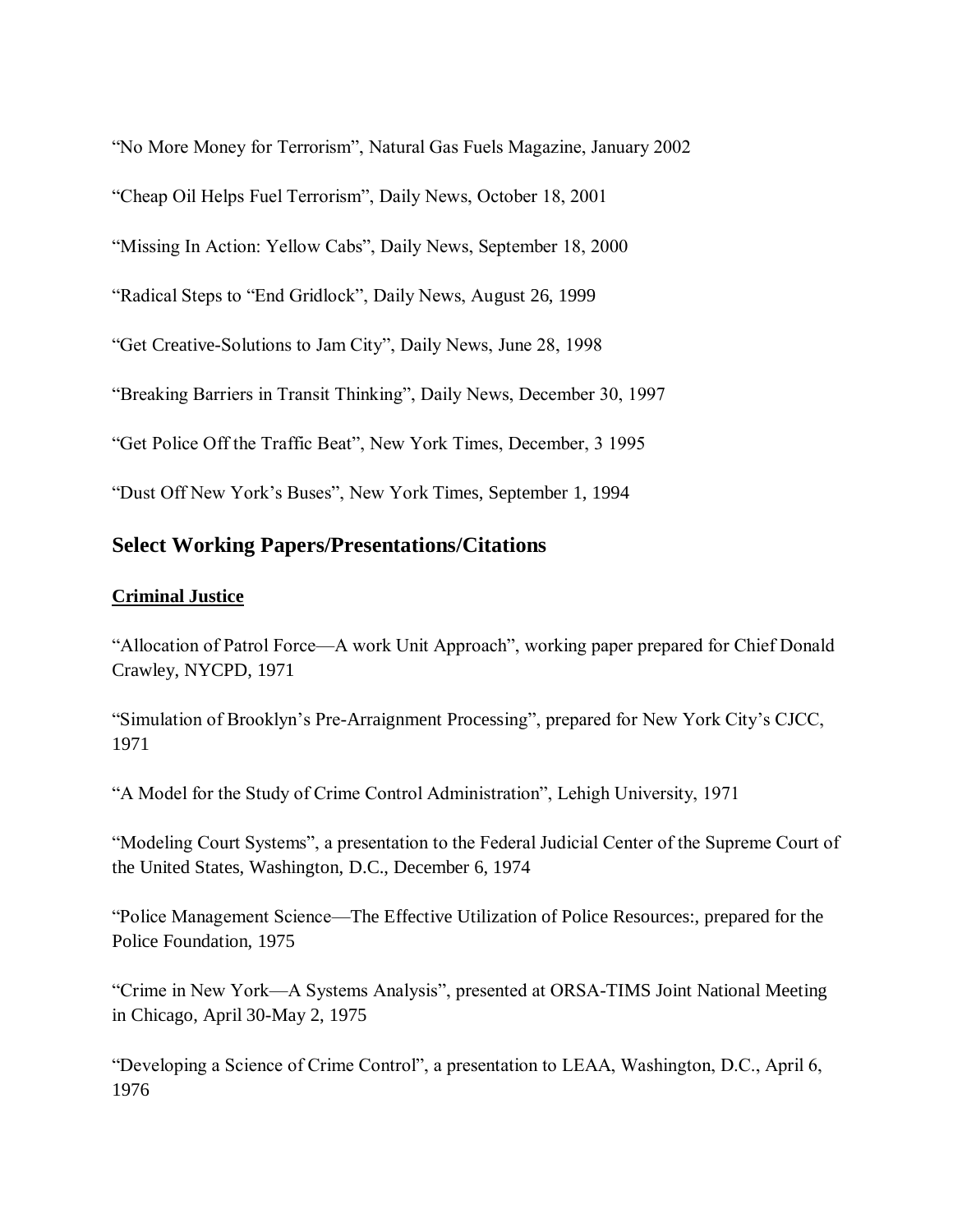"Productivity Measurement: New Directions for Police Management Information Systems:, presented at the Pre-Conference Workshop on Law Enforcement and Criminal Justice Information Systems of the Urban and Regional Information Systems Association National Meeting, Atlanta, Georgia, August, 1976

"Improving Criminal Justice Policy: Can Management Science Play a Role?, a presentation to the Wharton Public Policy Club, University of Pennsylvania, September 29, 1976

"Applications of Industrial Engineering and Operations Research Methods to Law Enforcement and Criminal Justice Problems", a presentation at the Operations Research Seminar, Rutgers University, November 17, 1977

"Productivity Measurement and the Budgetary Process", presentations at the FBI's National Police Academy, Quantico, Virginia, January 31, 1978 and May 8, 1978

"OR/MS Applications in Law and Justice" a presentation to the Washington Operations Research/Management Science Council, December 11, 1979

#### **Sanitation**

"Allocating Street Cleaners in New York City: A Clean Sweep for Equity, Optimality, and Political Interests", wit Sheldon Mann, presented at the March 1985 ASPA National Conference, Indianapolis, Indiana

# **Housing**

"Neighborhood Dynamics and Neighborhood Indicators", with James R. Brown, presented at the ORSA-TIMS Joint National Meeting, Miami, Florida, November, 1975

# **Highways**

Session Chairperson:

"OR/MS is Alive and Well in New York City Government, "ORSA/TIMS Joint National Meeting, New York City, October, 1989

# **Golf**